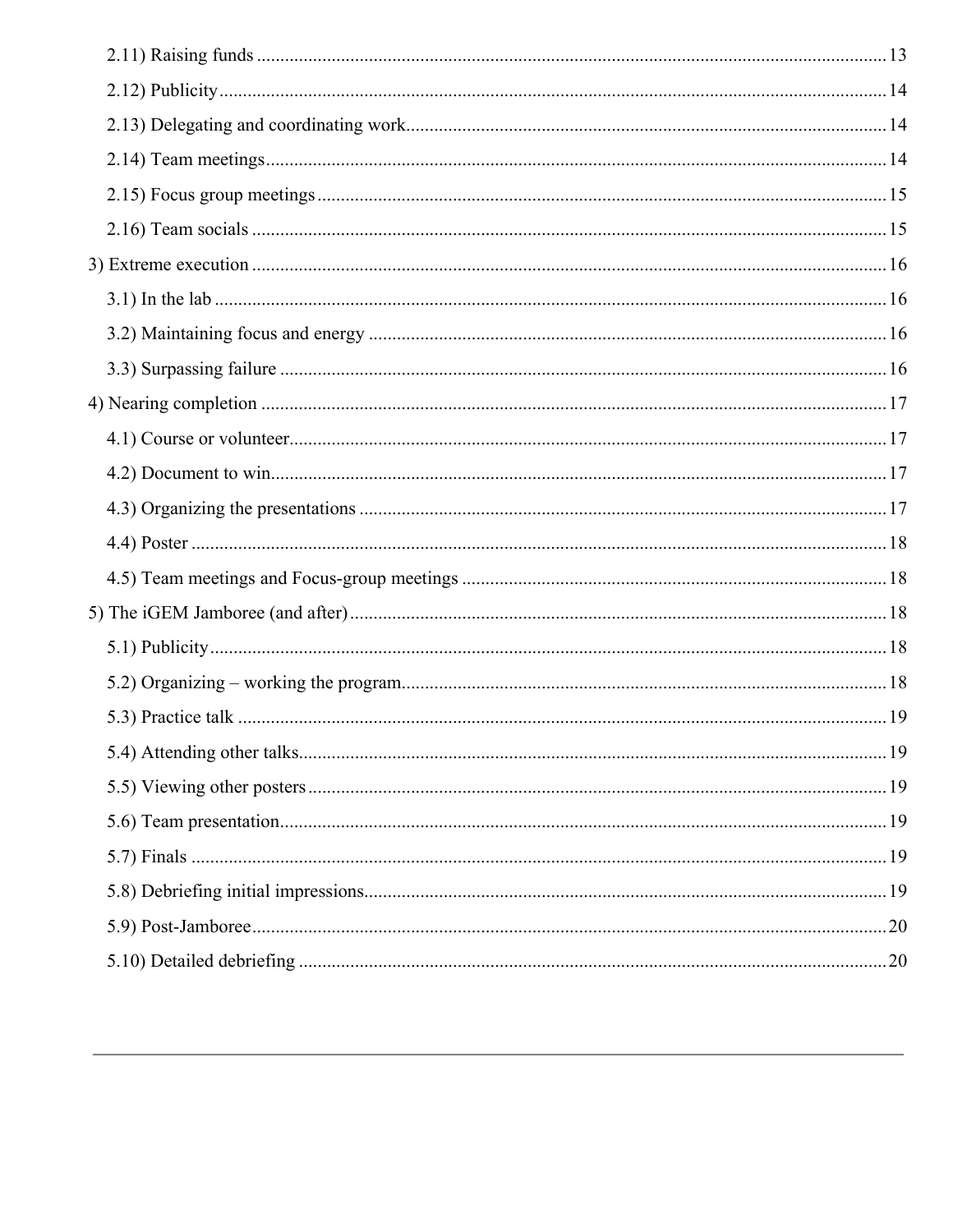# **1) Starting up**

# *1.1) Synthetic Biology*

The goal of Synthetic Biology is the application of engineering principles to biological entities. The www.syntheticbiology.org website has the following definition:

A) the design and construction of new biological parts, devices and systems.

B) the re-design of existing, natural biological systems for useful purposes.

# *1.2) The goals of iGEM*

The main goal of iGEM is to foster the development of Synthetic Biology through an undergraduate competition.

### *1.3) What is success?*

The goal of this document is to help your iGEM team to be successful. Our aim is to help teams to achieve Gold (or, at least, Silver) medal status. If teams come up with a great project, execute it well and happen to catch the eyes of the Judges, they may even make it into the Finals and/or win one of the named awards. However, a lot of back-room maneuvering goes into selecting the iGEM finalists and winners and nothing will guarantee getting to that point. The suggestions contained in this document should increase any team's chances, though. Other measures of success might include the following:

- getting published
- getting publicity locally or nationally
- continuing the research in a more highly funded way
- recruiting graduate students

# *1.4) Timing -- the iGEM cycle*

The iGEM cycle starts and ends with the Jamboree held in early November of each year. After reviewing the results of the Jamboree, you should start organizing for next year's team almost immediately. While it is possible to assemble teams just before the start of summer semesters (i.e. April or May), this only gives enough time to pick a project, perform a bit of modeling and maybe make a part or two. Successful iGEM teams actually accomplish much more than this, so starting early is a good idea. A useful first step is reviewing what the most recent winning teams have done and identifying the best characteristics to emulate.

# *1.5) Recruiting team members, instructors and advisors*

By definition iGEM teams are comprised mainly of undergraduates (this includes Masters students) though high-school students are also welcome. PhD students, Research Associates, Professors and others are considered to be Advisors or Team Instructors and their role should be primarily instructional.

There are many ways to recruit iGEM team members. Some student groups self-organize after hearing about iGEM, while others are recruited through advertising. If your university has courses on Synthetic Biology, this would be a natural group of students to recruit from. However, the most successful iGEM teams contain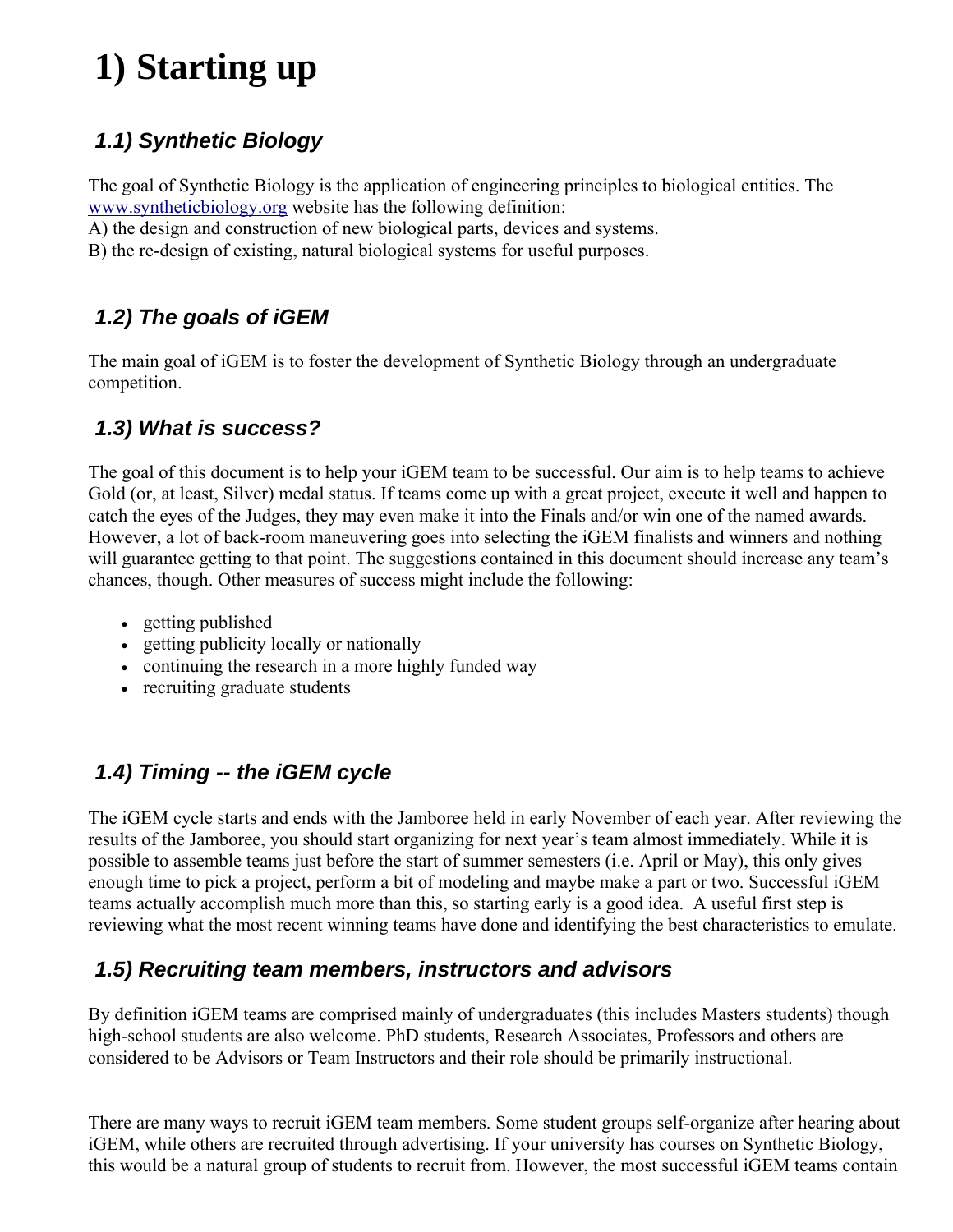members from a variety of disciplines, including (but not limited to) life sciences, biology, biochemistry, cell biology, microbiology, pharmacology, chemistry, chemical engineering, electrical engineering, computer engineering, computing science, web programming, mathematical biology, business, graphic arts, social science, and philosophy. Thus a broad advertising strategy is likely to be more successful in recruiting a wellrounded team.

An iGEM open house in mid-January, with a presentation by the previous year's team and instructor, followed by a mixer provides a natural focus to a recruiting strategy. Advertising should be directed towards having a good turnout at the open house as this provides an excellent place to describe Synthetic Biology, iGEM, the kind of people required for the team and the general level of commitment required. The optimal team size is probably between 8 to 12 members in total, but successful teams have had from 6 to almost 30 members.

In the formative years of iGEM at your university, you may receive only a few applications and choose to invite all of them onto the team. For universities with medical schools, a number of applicants may see this as an attractive research addition to their c.v.'s. As the popularity of the iGEM competition increases, you will face the decision to either make membership competitive or split applicants into two or more teams. Each additional team will require its own resources, so the number of teams one area can support may be limited. In addition to specific skill sets, successful iGEM members also exhibit considerable initiative, ingenuity and innovation, so selecting for these personality traits may be more important than good grades and experience. Teams also need to have the right group dynamic or chemistry, so it might be wise to use the recruitment process to have a brainstorming session and watch how different groups of people work together.

You may want to use a brief questionnaire like the following to help in the selection process:

#### **-iGEM Team Application-**

Name (Last, First): e-mail address: phone:

Year/Program:

GPA from two most recent terms:

Relevant course experience:

Career/education aspirations:

Why you want to participate in iGEM:

Why you think you would make a good iGEM team member:

What you want to make or do with this technology:

-------------------------------------------------------------------------------------------------------------------------

A critical element for successful iGEM teams is a high-level of technical and scientific support. Teams require such support to assist with complex molecular biology and instrumentation. In addition, considerable training is required in the science of Synthetic Biology and in the many support activities an iGEM team engages in. These may include wiki construction (and HTML), giving presentations, making posters, proper scientific documentation standards, communication among team members, organizing teams, fundraising,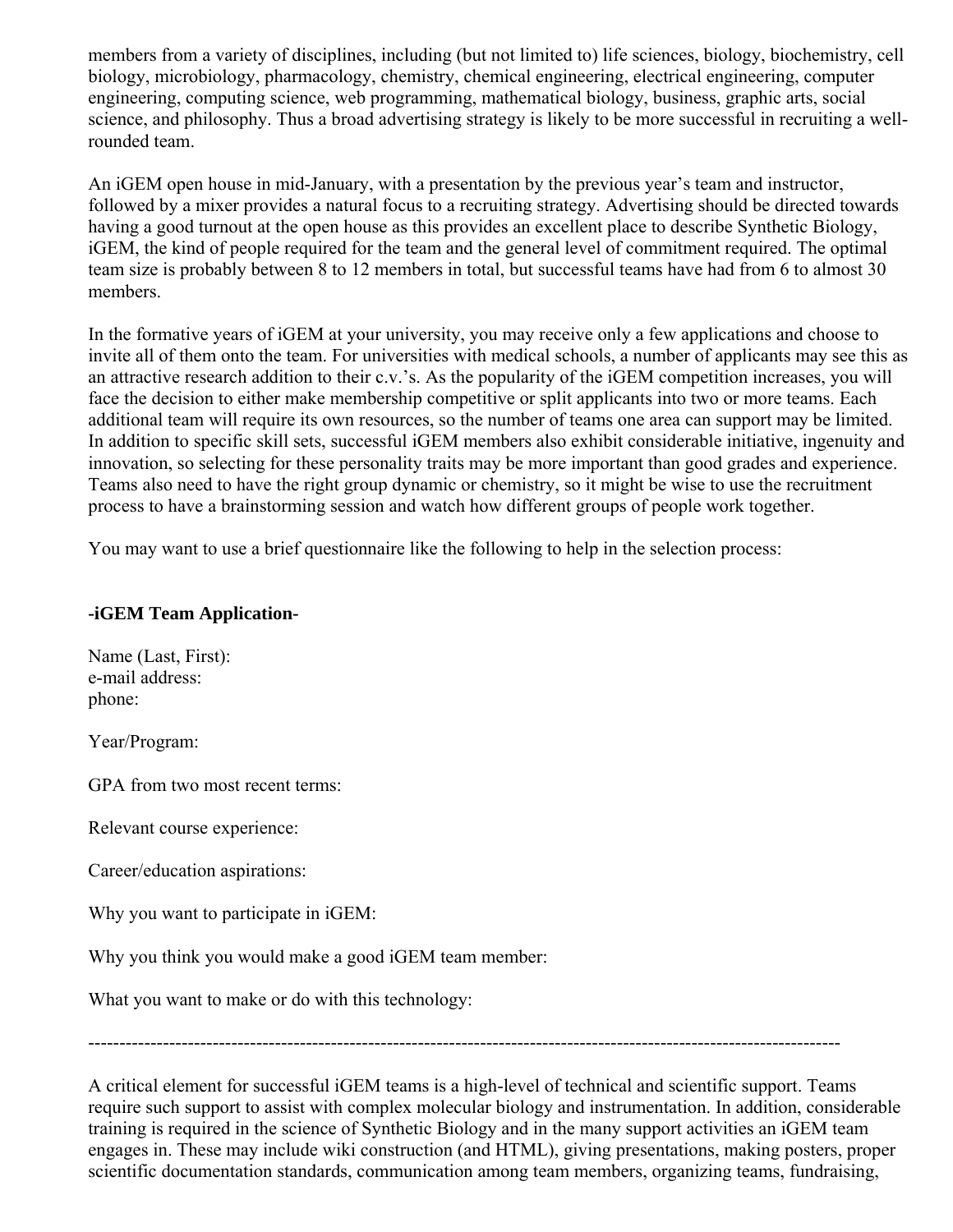etc. Thus iGEM requires a minimum of two team instructors to provide support and training activities. In addition, other scientific and technical advisors or instructors will greatly enrich the iGEM experience for everyone.

It is important to recruit additional instructors and advisors as appropriate for each team. Instructors are required to commit a fairly large portion of time to the team in order to maximize training effectiveness so they will need to be assured of some return on their considerable investment. Instructors benefit greatly from their iGEM participation as it may help them to identify potential grad students that demonstrate exceptional ambition and initiative. In addition, iGEM projects frequently can be extended and expanded into excellent projects for grad students or post-docs as they raise many interesting scientific and engineering questions. Particularly strong projects could bring in new grant funding or form the basis of commercial ventures.

Besides the active members for the current year, successful iGEM teams are always thinking about the future. iGEM experience increases the team's odds of success. You might consider recruiting two or three second-year students to the team with a specific mandate to just learn about Synthetic Biology and iGEM and to help form the core for the next year. Ideally, each team should have some senior members from the previous year, who drive the majority of the ideas and actual work of the current team, and some junior members whose primary responsibility is to learn.

#### *1.6) Full-time or part-time, volunteer, course or paid*

One important issue in formulating the iGEM team is whether it will include both full-time and part-time members. Full-time students working over the summer and/or fall semesters will be able to accomplish more in the lab than volunteer part-timers, so most teams include full-time people for at least part of their duration. The risk of mixed teams (both full and part-time) is that it is possible to create two classes of students on the team, leading to clique formation and resentment. On the other hand, having only paid, full-time team members is beyond the reach of most institutions.

A balanced approach is most likely to be successful. However, all students should commit to an equal amount of volunteer time for the team and, if they are lucky enough to be able to work full-time on the project over the summer, that volunteer commitment should not be changed. In addition to time over the summer, students will need to spend time in the winter/spring learning about SynBio and iGEM and planning their project. Also, the fall semester leading up to the Jamboree requires a substantial time commitment so presentations and posters can be prepared and perfected. Students' first priority should generally be to their course work, so incorporating a SynBio course, directed studies or project course into the iGEM cycle can be an excellent way to encourage their participation and to reward them for their efforts.

Ideally, then, student iGEM participation might look something like this:

1)Winter/Spring semester – 6-12 hours/week in courses (directed readings or SynBio) – project planning, feasibility

2) Summer semester – 2 to 15 full-time students (plus 10 volunteer hours/week each)

- volunteers contribute 10 hours/week

- lab experiments, assays, wiki design, documentation
- surveys, business plans, etc.

3) Fall semester – most students spend 6-12 hours/week in a project course

- presentation, poster, final lab work, wiki documentation

- analyze EEELS issues data (ethical, environmental, economic, legal and social issues)

Because of the heavy time commitment for students, having courses to start and to complete the projects in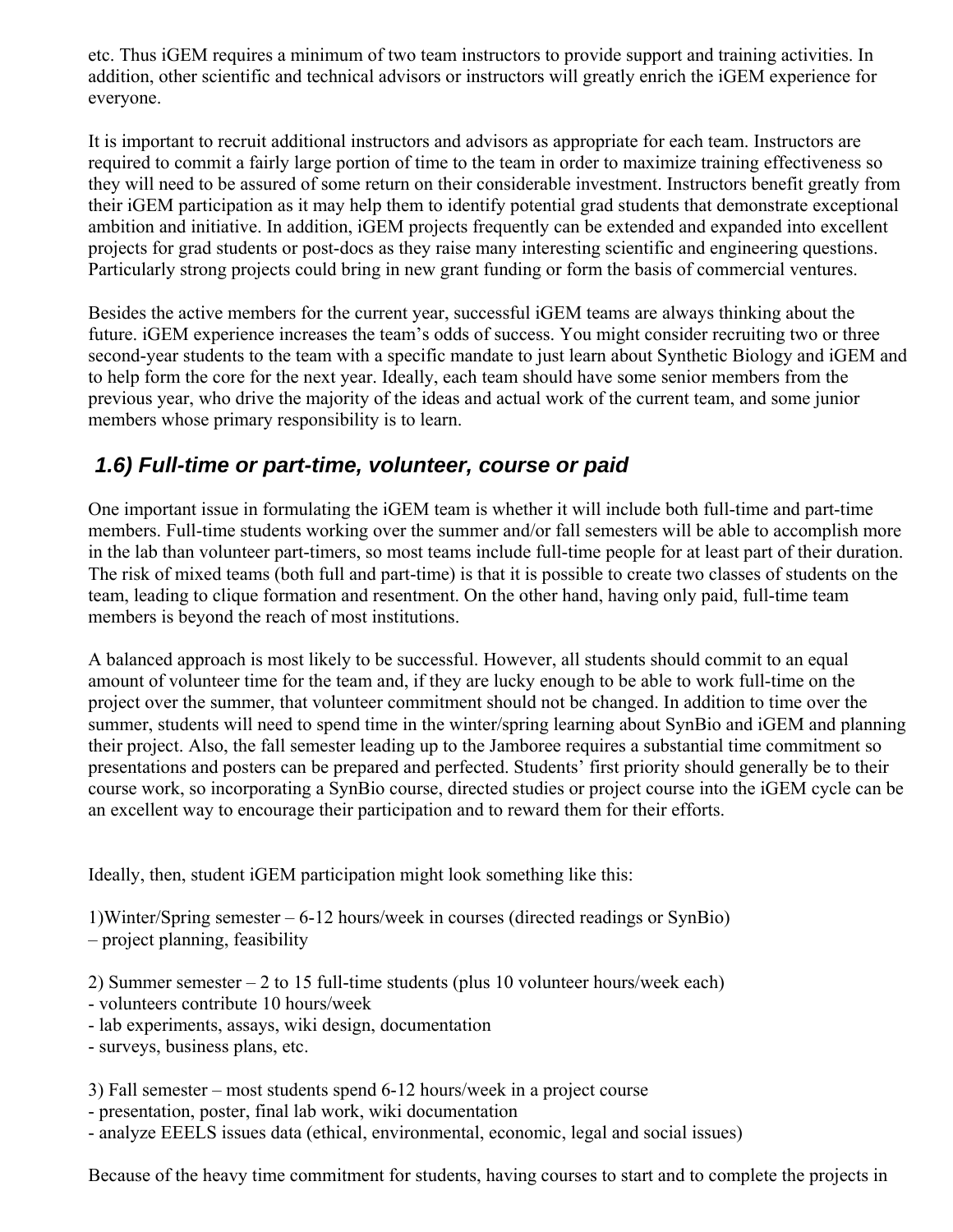the Winter and Fall, respectively, will enable them to participate fully.

# *1.7) Team Agreements*

The commitment from team members is sizable, though the potential rewards are large and include participation in team-oriented, multi-disciplinary research, opportunity to exhibit/develop scientific entrepreneurial skills, travel to Boston, possibility of publication, public exposure, among others. Team members will also have expectations about what they will get from the experience, including: learning about SynBio, wet-lab experience, modeling experience, presentation training, bioinformatics training, public speaking, etc. In order to avoid disappointment and recriminations, it is important to develop an agreement among team members, advisors and instructors that outlines the commitment of each to the other. We provide the following template:

#### **iGEM Team (team or project name) Agreement**

Because participation in an iGEM Team project is a privilege, an honor, a challenge and a joyous celebration of science and engineering, we agree to the following guidelines:

Students:

- to commit our intellect and energies to the fulfillment of the team goals
- to learn the principles of Synthetic Biology and the science behind our project
- to conduct ourselves and our research to the highest scientific and ethical standards
- to represent the ideals of Synthetic Biology and iGEM in a fair, balanced and open manner to the general public
- to work a minimum of xxx weekly volunteer hours during the project planning phase
- to attend a full weekend Basic Molecular Biology course held <dates>
- to work a minimum of xxx weekly volunteer hours during the project execution phase
- to work a minimum of xxx weekly volunteer hours during the Jamboree preparation phase
- to attend all group meetings and learning sessions or to notify coordinators if impossible
- to travel to the Jamboree (and other local events) and participate joyfully
- to work hard, learn lots and have fun

Instructors/advisors

- to commit our intellect and energies to the fulfillment of the team goals
- to learn and teach the principles of Synthetic Biology and the science behind our project
- to train students in all the skills and techniques required in the project or to find suitable instructors, where required
- to conduct ourselves and our research to the highest scientific and ethical standards
- to represent the ideals of Synthetic Biology and iGEM in a fair, balanced and open manner to the general public
- to work a minimum of xxx weekly volunteer hours throughout the project
- to attend all group meetings and learning sessions or to notify coordinators if impossible
- to travel to the Jamboree (and other local events) and participate joyfully
- to work hard, teach/learn lots and have fun

Signed: Date:

# *1.8) Building SynBio and iGEM background*

Obviously, a Synthetic Biology course is the best way to teach undergraduates about SynBio principles. For institutions lacking such a course, we recommend that the first few team meetings are used to teach some relevant basics. A large number of review articles are available that discuss SynBio principles including the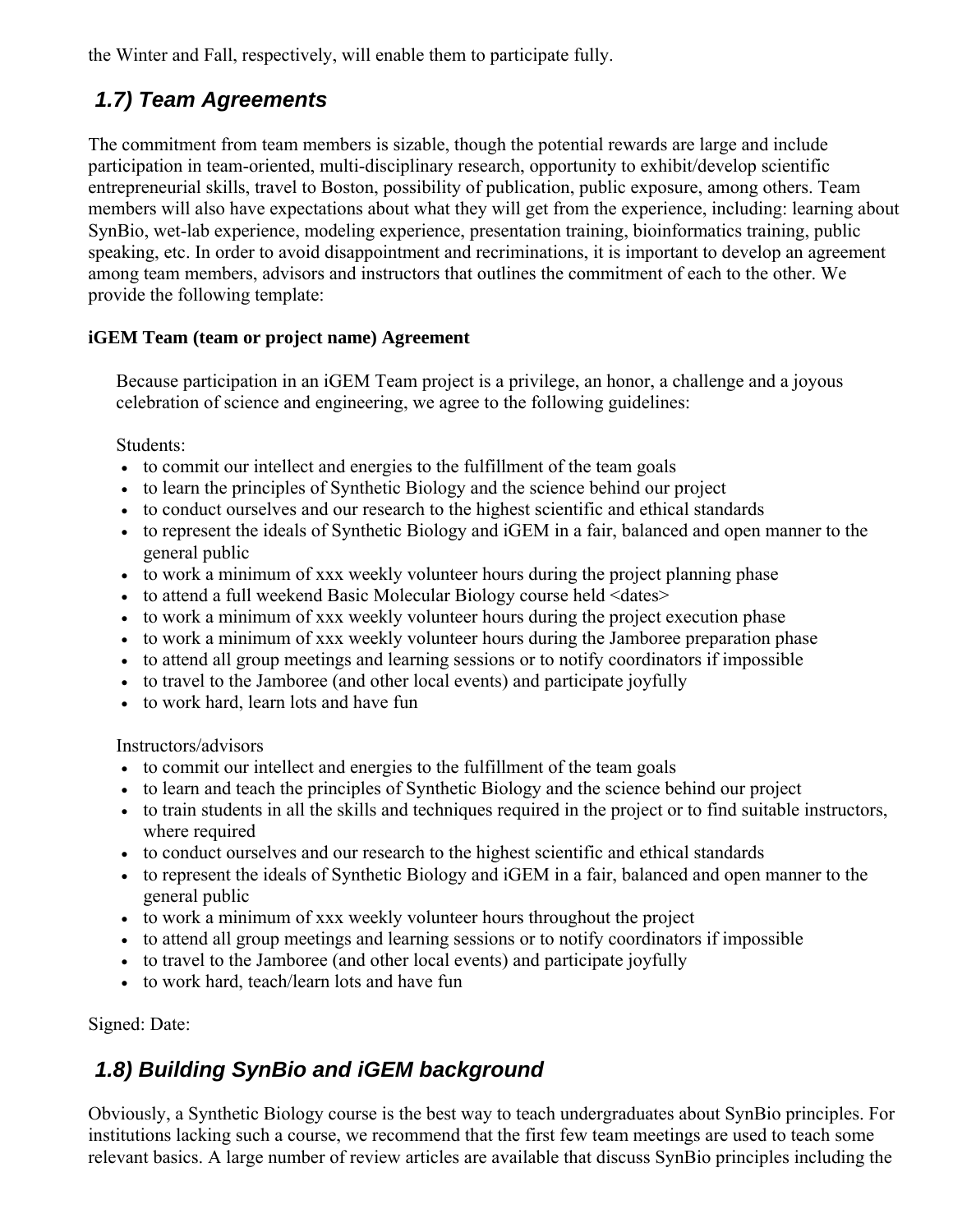following:

**Andrianantoandro, E., S. Basu, D. K. Karig, and R. Weiss.** 2006. Synthetic biology: new engineering rules for an emerging discipline. Mol Syst Biol **2:**2006 0028. **Drubin, D. A., J. C. Way, and P. A. Silver.** 2007. Designing biological systems. Genes Dev **21:**242- 54. **Endy, D.** 2005. Foundations for engineering biology. Nature **438:**449-453. 11. **Heinemann, M., and S. Panke.** 2006. Synthetic biology--putting engineering into biology. Bioinformatics **22:**2790-2799. **Marguet, P., F. Balagadde, C. Tan, and L. You.** 2007. Biology by design: reduction and synthesis of cellular components and behaviour. J R Soc Interface **4:**607-23.

In addition, past proceedings of some Synthetic Biology conferences are available online. For example, webcasts from the international SynBio conferences SB1.0 to SB4.0 are available by following the Conferences links at www.syntheticbiology.org.

The best way to learn about iGEM is to participate, but the second best way is to review previous competitions. Fortunately, presentations, posters and wikis are available online through the most recent iGEM.org website (e.g. 2008.iGEM.org). We recommend spending a few planning sessions in January or February to review past projects.

# *1.9) Getting project ideas*

Generating iGEM project ideas is not necessarily all that difficult once some familiarization with Synthetic Biology has been achieved. Using a Directed Readings or Synthetic Biology course as a source of good project ideas is also likely to result in better thought out, scientifically sounder ideas with more application potential. Following some basic instruction on Synthetic Biology and past iGEM projects, you should hold focused brainstorming sessions to generate some basic ideas. Individual team members or groups of two should then elect to champion some of the ideas. This process should entail conducting deeper literature searches and developing one or two page proposals and very brief presentations to pitch their ideas to the rest of the team in subsequent meetings. A couple of meetings may be required before the team selects their favorite/best project.

A team should only have one project, although it may contain multiple sub-projects. If a team cannot settle on just one project, consider splitting them into two separate teams. The most successful iGEM projects contain elements of mathematical modeling or simulation, molecular biology, assays of results (perhaps, with instrumentation development) and thoughtful examination of EEELS (ethical, environmental, economic, legal and social) issues.

# *1.10) Team Building*

It is important that the iGEM Team actually work like a team. Getting individuals to commit by signing the above agreement is only the first step. Conducting brainstorming sessions during the Winter/Spring meetings is also a key element in building team spirit. Consider holding some of these sessions in a more social environment (but one which permits some work to be done) to help build interactions and trust between the team members. Team members also need to work in a rich communication environment, which can be difficult with young scientists and engineers. Establish standards for documentation and encourage team members to share their results, problems and thoughts among each other and with their advisors. Operating a journal club where team members read and discuss a single paper can help facilitate this, depending on the time available. Also, project milestones and deadlines can help heighten the sense of urgency and adventure, which will often help teams to coalesce.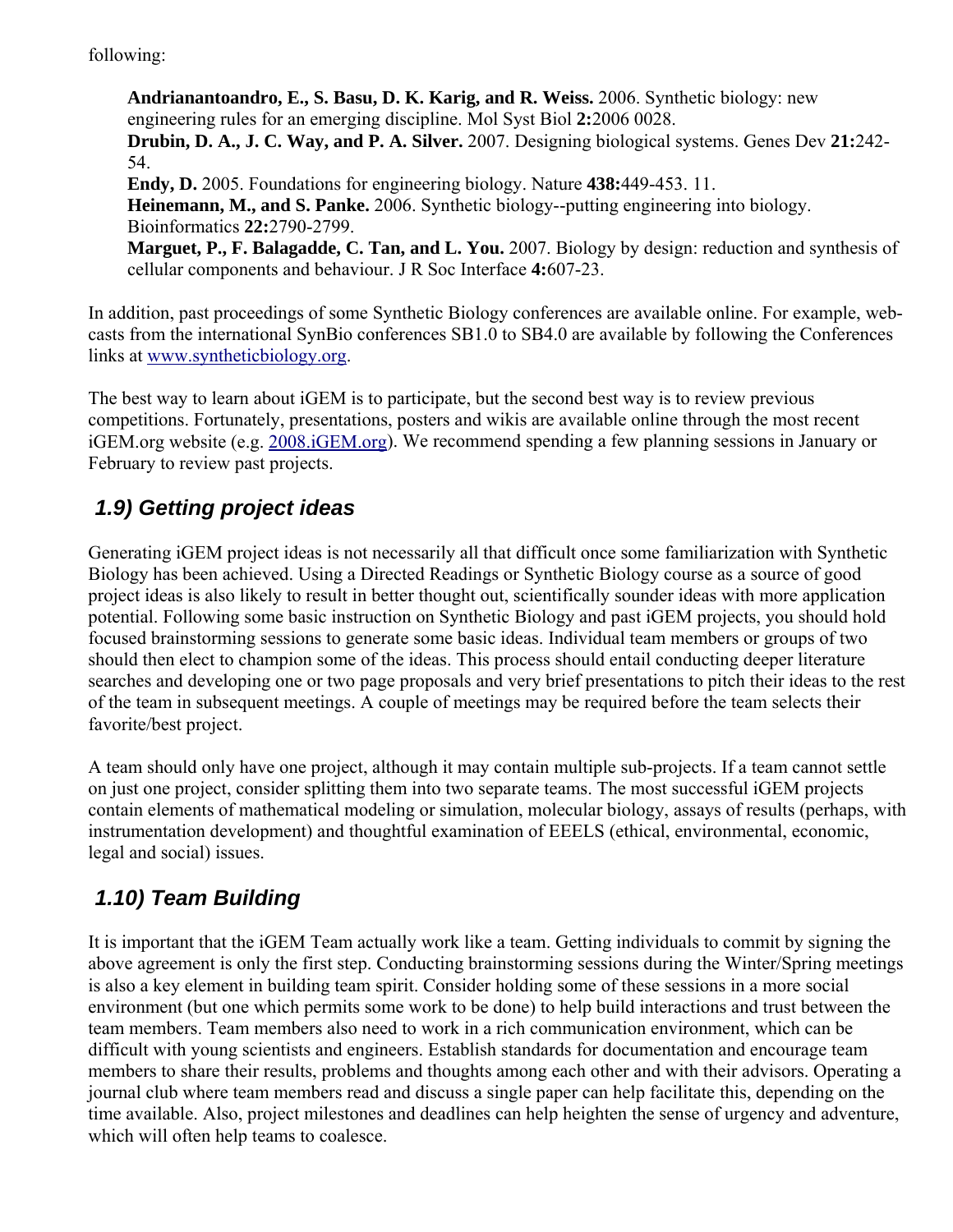### *1.11) Building support networks*

In addition to the team instructors, successful iGEM teams reach out to the academic, commercial or general community when they need to recruit additional expertise. The more extensive and effective the network of specialists and consultants, the less likely the team is to become bogged down in problems and the more they will feel part of something important. Encourage network building by having team members identify professors or companies that have valuable information, then contacting those people to ask for help or just to invite them for a chat.

### *1.12) Lab space*

Lab space may be contributed by team instructors or a sponsoring department/company. The minimum useful time for lab space to be available is May to September for North American teams. If at all possible, try to find permanent lab and meeting space for the team as this will permit year-round use. This will be especially important in the Fall as the Jamboree approaches and lab work needs to be finished in a hurry.

#### *1.13) Funding*

There are a large number of funding sources available to assist with the iGEM team and many ways to approach the funding question. One fundamental question each team will need to answer is how much fundraising to attempt and what sources to focus on. Some projects are very suitable to approaching specific industries, such as biotech, energy, or pharmaceutical companies. Other teams will have easier access to more traditional forms of academic funding. To a certain extent, some element of fundraising should exist in all iGEM projects, as the entrepreneurial experience is an important element of iGEM. Cynical team members will be surprised at how receptive potential funding sources are to contributing to their projects.

# *1.14) Publicity*

Publicity can be a key element for teams as a recognition of effort, promotion of their school or institution, attracting new team members, rewarding sponsors and sourcing new ones, developing new course programs, etc.

# **2) Exploratory planning**

# *2.1) Planning the project*

After acquiring some familiarity with Synthetic biology, in general, and the iGEM competition, specifically, and after selecting a project, a detailed planning process should begin. A successful iGEM project has an incredible number of elements, parts and circuits to be designed and made, models to be written and tested, data to collect and analyze, presentations, posters, T-shirts, wiki pages, fundraising, travel, etc. This would be overwhelming for any one person, so it is important to delegate (see below) and coordinate. A dedicated Project Manager elected from the Team, might help this process (and subsequent execution of the plan) considerably.

Start with a broad plan. The general Project should already be defined and the team should have a good idea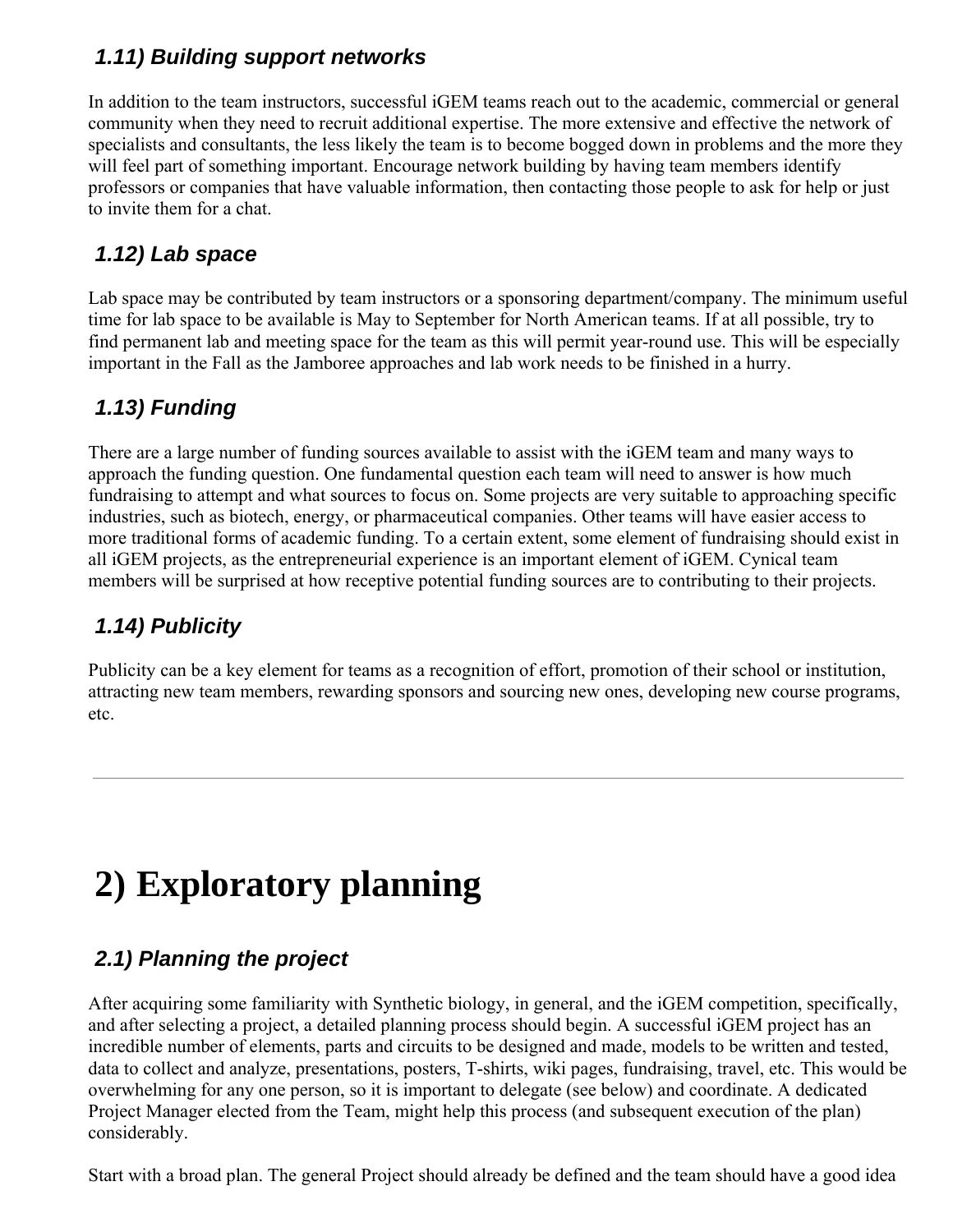of all the many things that need to be done to accomplish their goals. The Plan can be fleshed out in more detail either by the whole team or by small working groups dedicated to particularly parts of the entire project. Some parts of the project, such as the poster or presentation, will need to be planned at a later stage, once progress has been made and (perhaps) data collected. Planning along with progress reporting should be a continuous process driven by the Project Manager.

The scientific portion of the project is the most likely to contain the greatest challenge for the team and will likely require considerable input from advisors and instructors. Effort expended at this point in the project will not only greatly enhance the chances of a successful conclusion, but also reduce the amount of work required throughout the summer and fall.

# *2.2) iGEM requirements*

The iGEM organizing committee changes the requirements every year, so it is somewhat of a moving target. However, certain constants remain. The basic requirements for a minimally successful project usually involve completing a team wiki, presenting a poster and talk at the Jamboree, and submitting a BioBrick part. Higher levels of achievement require making and characterizing an existing or novel working part and contributing to the Synthetic Biology or larger community. It is important to review the Judging Criteria each year on the iGEM home site and to plan team activities to meet those criteria.

In past years iGEM has awarded Bronze, Silver and Gold medals to teams based on their published Judging Criteria. In addition to these, a number of named awards are presented (including the Grand Prize aluminum BioBrick) based on various criteria, such as Best Poster, Best Presentation, Best New BioBrick, Best Model, etc. These also change from year to year, so it is important to check the Judging Criteria for the current requirements. Generally only Silver and Gold medalists are considered for named awards, though this is not a set rule.

# *2.3) SynBio project*

Recall the www.syntheticbiology.org website definition of synthetic biology from above:

A) the design and construction of new biological parts, devices and systems.

B) the re-design of existing, natural biological systems for useful purposes.

In addition, the site lists the following sub-goals:

- 1. help specify and populate a set of standard parts that have well-defined performance characteristics and can be used (and re-used) to build biological systems,
- 2. develop and incorporate design methods and tools into an integrated engineering environment,
- 3. reverse engineer and re-design pre-existing biological parts and devices in order to expand the set of functions that we can access and program,
- 4. reverse engineer and re-design a 'simple' natural bacterium,
- 5. minimize the genome of natural bacteria and build so-called protocells in the lab, to define the minimal requirements of living entities, and
- 6. construct orthogonal biological systems, such as a genetic code with an enlarged alphabet of base pairs.

An iGEM project should satisfy some of these criteria at a minimum. In addition, the iGEM judges have historically demonstrated a preference for applications that potentially benefit society or the Synthetic Biology community.

Planning the science and engineering that will comprise the project will require several members of the team to understand the project principles and the tools that will be used to execute the project. These may include cells, DNA, BioBrick parts, plasmids, enzymes, molecular biology, genetics, biochemical assays,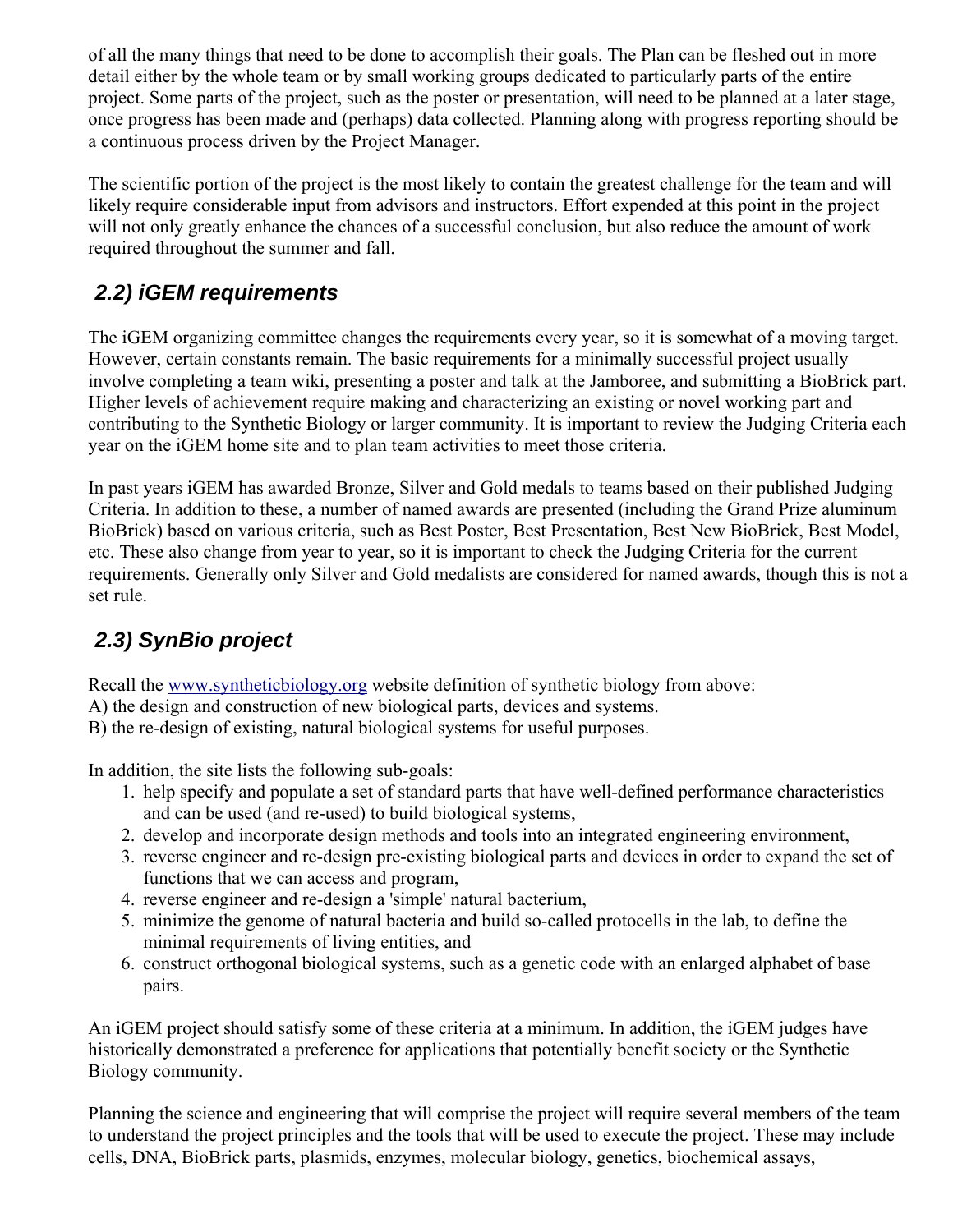microscopy, software, programming languages, etc. Where possible, instructors should include specific small courses or reference material that will help team members acquire the knowledge and skills they require. Clearly, though, the individual drive and initiative of team members will greatly determine their success in acquiring the necessary knowledge. To a large extent, this explains the importance of these characteristics even over background and knowledge in determining the success of the team.

# *2.4) Modeling*

A number of modeling tools are available and may cover a large range from basic biochemistry texts to Mathematica or other simulation software. Having modeling expertise available is critical to the success of this portion of the project. Some good introductory texts are:

# *2.5) Instrumentation*

Characterizing a BioBrick part is an important component of any iGEM project. Several more often used assays of gene expression include LacZ, GFP, Northern blots, Western blots and other biochemical assays. A variety of instrumentation may be available to your team but specialized instruction is often required to operate an instrument safely and reliably. Seek help from team instructors and advisors.

Some iGEM projects may need to develop their own simple instrumentation. For example, digital cell tracking systems consisting of cameras and software have been developed by past teams.

# *2.6) Open source*

iGEM projects, BioBrick parts, and wiki documentation are all considered open source, that is belonging to the community at large. There is a debate as to whether wiki's should be used as ongoing documentation tools or uploaded on the due date. We believe that secrecy, even for the sake of protecting your project from possible competitors, has no place within iGEM and should be actively discouraged. We, therefore encourage teams to utilize their wikis as active, public documentation of their efforts.

# *2.7) Documentation and labeling*

Good documentation serves multiple important purposes: it provides support for any intellectual property claims; it provides factual support when writing papers; it tells both you and other team members what to do to repeat an experiment; it helps to organize your thinking and planning. Most importantly, documentation is the **public** property of the entire team and it must be written for the entire team. Standards of documentation will reduce the amount of work that is required for one team member to understand the work and the thinking of another. We should document all work so that any team member could look at any other member's lab book and understand it easily.

- 1. The basic goal of good documentation is to communicate as efficiently as possible. Write everything that needs to be written; but nothing more. In particular, do not repeat what has been previously written, when a simple reference to a book and page number will do (plus a few notes remarking on what is changed in the current experiment).
- 2. Use the appropriate lab book or wiki. While most documentation is kept in diary form, having the ability to organize it by project, sub-project or person is very useful for finding data quickly.
- 3. Document your thinking (Rationale or Purpose) along with the Experimental Protocol or Procedure **before** you begin the experiment. A hard copy lab book should always accompany you in the lab, except when performing the most mundane and repetitive of tasks.
- 4. All constructs should first be "assembled" electronically *in silico*. This greatly reduces the number of errors, as computers can easily check conflicting restriction sites and reading frames for fusion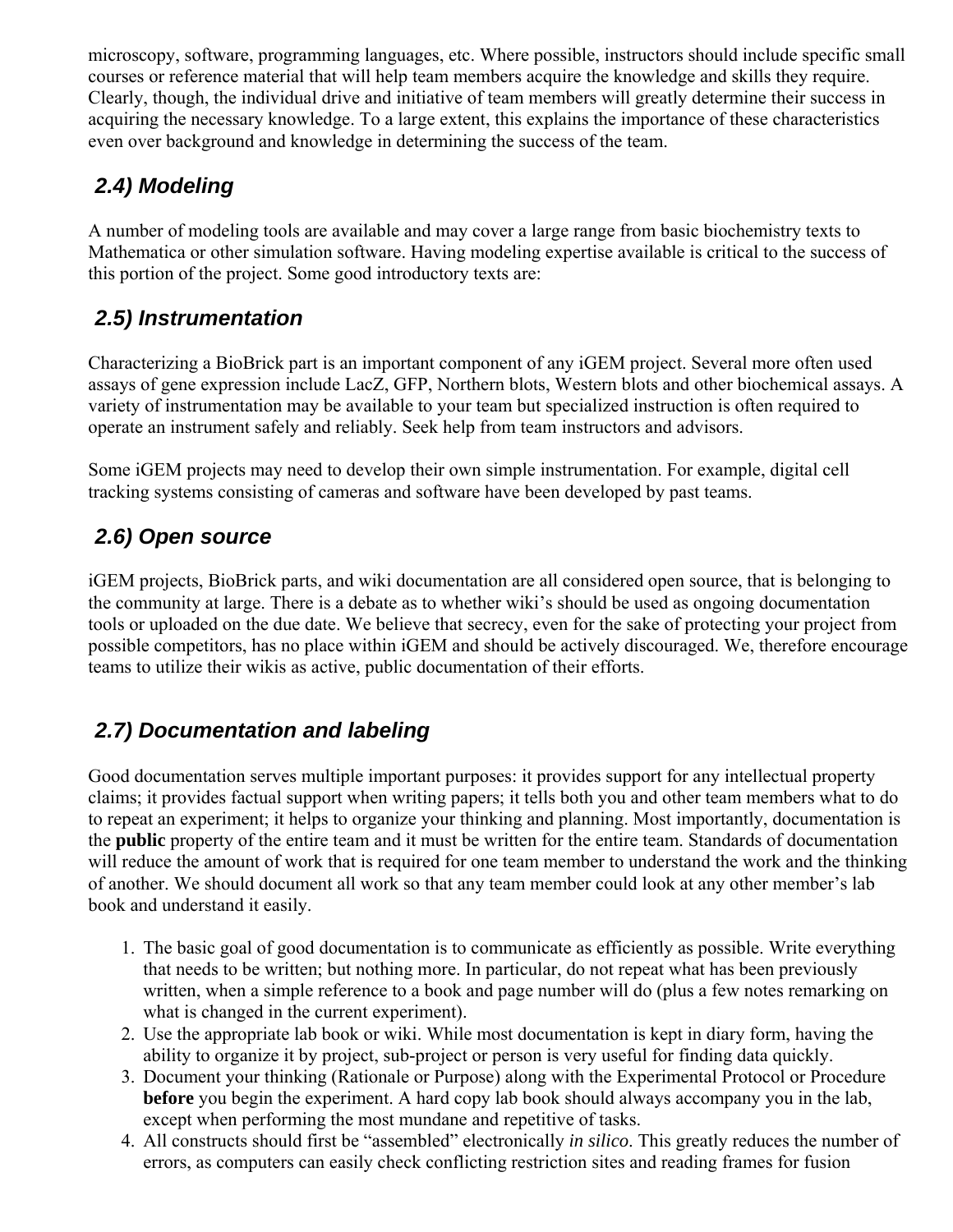proteins. The BioBrick web site, among other available tools, provides construction capabilities.

- 5. As you perform an experiment (or make a construct) any changes to the expected protocol can be entered, along with the results.
- 6. Standard or obvious steps need not be entered. However, standard protocols (found in the Reference binder, in Sambrook et al. or in various commercial kits) should be referenced, as should protocols adapted from published work. These references greatly simplify the task of writing articles based on your work. There are far fewer "obvious" steps than one might think. Most of these are (or should be) in some standard protocol. Almost everything else should be written down.
- 7. Many steps in protocols involve the mixing of a number of reagents in a standard reaction such as a restriction digest, PCR, ligation, etc. While it is not necessary (or even desirable) to write a detailed description of how each reagent was added to the tube (this is either "obvious" or left to personal taste), it is **critical** to always list all the reagents and amounts used in this particular experiment. As reagents are added, they should be checked off in the lab book so as not to lose one's place. this practice also helps focus the experimenter on their work. Other reaction conditions, including times and temperatures, should also be recorded. Running conditions, such as percent agarose gel, voltage and time should also be recorded.
- 8. Supporting documentation produced by lab equipment should usually be included in the documentation. Electronic images or scanned images may be uploaded to the wiki. Documents that are not uploaded due to space limitations, should be filed carefully and cross-referenced in the wiki. Chromatograms may be held in binders, for example. Attached documentation should be annotated so that it is clearly related to the information in the wiki. For example, gel lanes should be marked and any bands cut-out should be marked. Electronic copies should be stored and the file name and computer and folder (or directory) should be marked in the wiki.
- 9. Lab notebooks often reference material that is online on some computer file. In this case, the lab book and computer documentation should be cross-referenced and must be in agreement. At the very least, the same name must be used to describe the same construct in both sources.
- 10. Every experiment should end with some conclusion. Either something was made, verified, proven, disproven or inconclusive, needing further work. In the latter case, problems and subsequent or alternate approaches should be discussed. At the very least, when no solid conclusion is possible, a link to the next page that continues the experiment should be included.
- 11. Most experiments (and **all** projects) take place over a number of days and may be interrupted by other work. The inclusion of "continued to" and "continued from" fields on each wiki page should assist in providing continuity, as should a table of contents.
- 12. Complete documentation standards should be developed on a continuous basis by the team.

Good labeling and storage of plasmids, glycerol stock, plates, intermediate constructs, etc. is **absolutely crucial** in enabling team members to find and identify the reagents they need. In addition to being correct and complete in their descriptions, we also need to ensure that using the labeling and filing systems does not become the major work activity; systems must be effective but efficient. The following system has been developed through many years of experience (both in the lab and in systems design) and considerable attention has been paid to making it match these criteria. However, these standards are intended to be dynamic and subject to the consensus of the project team. Consider them suggestions for the start of an effective communications protocol.

#### **Ep tubes (microfuge tubes, 1.5 ml tubes, etc.)**

- 1. Give **every** tube a label, even temporary ones.
- 2. Labels for permanent constructs should have a name or number that is described by an entry in a lab book or wiki. Naming conventions and allowable part numbers for a team are designated by iGEM HQ each year. Following sequence verification, a colored label should be affixed to the top of a permanent construct and it should be stored in the appropriate -20ºC box.
- 3. Permanent DNA (i.e. any finished and verified construct) should have the date and a page reference number (page where final sequence was verified) on the side of the tube. For example, this might look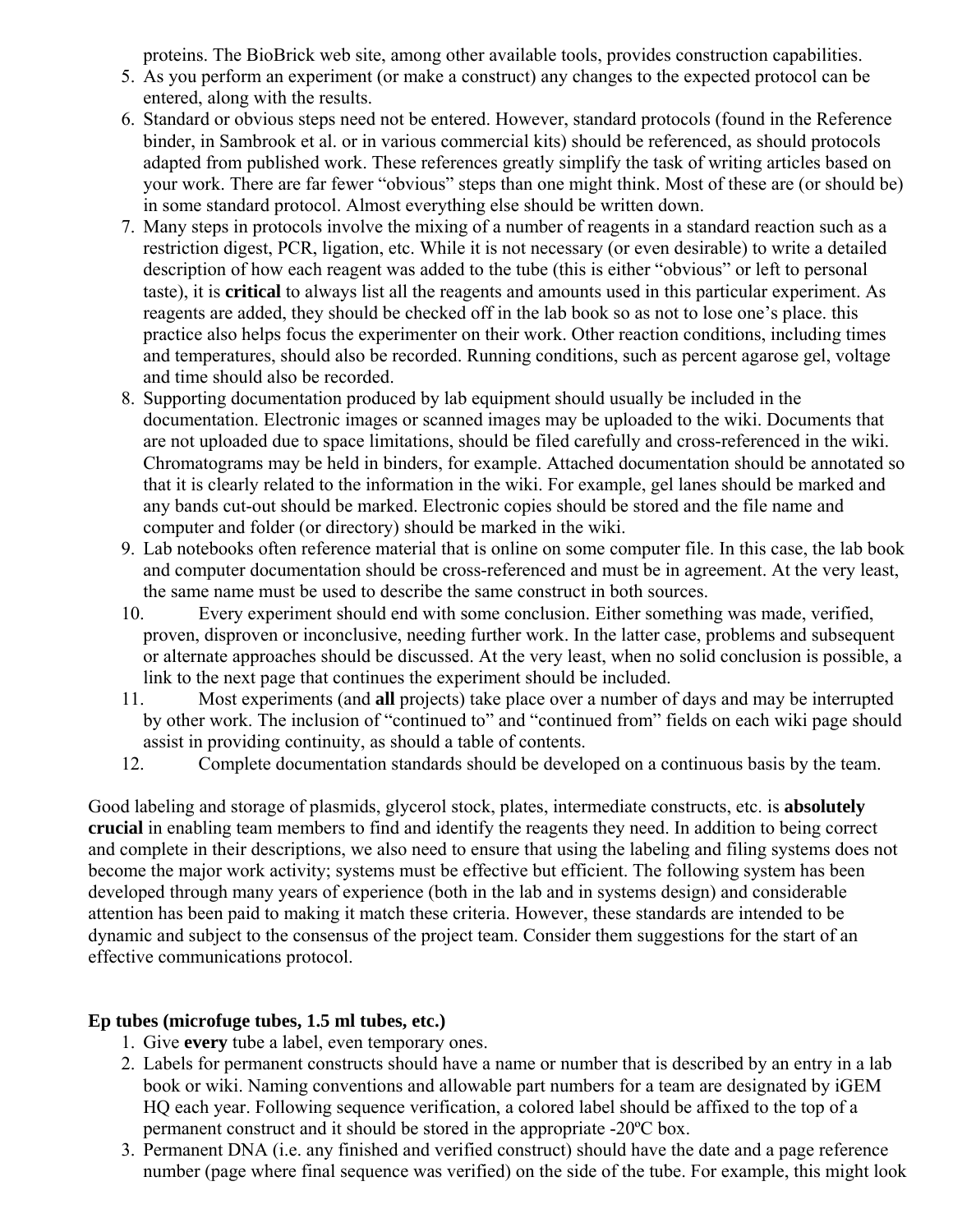like 00050-128; where the first 5 digits are the book number and the last three are the page number.

- 4. It is never necessary to write "miniprep" on a tube as this is the default. Other "in progress" markings may be used as follows (for 1.5 ml tubes):
	- 1. "/" means "treated with enzymes…". For example WM0302/EcoRI+PstI means WM0302 digested with enzymes EcoRI and PstI at the same time (i.e. a double digest). /EcoRI/PstI means digested with EcoRI then with PstI. This allows you to describe a string of treatments, including dephosphorylation, phosphorylation, blunt ending, etc.
	- 2. PCR products should say "PCR" on the tab of the tube. It is not necessary to put primer names on the tube, though the tube should be cross-referenced to the lab book.
	- 3. Gel cutouts (fragment in gel) should have the fragment size along with restriction enzymes used or "PCR" on the tube.
	- 4. Gel-purified fragments should have a "P" on the tab. Digests or PCR used to produce the fragment should be noted.
	- 5. Ligation mixes should have an "L" on the tab of the tube. Ligations may specify the two components being ligated, but it is better to give them a new construct name.
- 5. A series of "in progress" tubes (e.g. several plasmids all subjected to the same digest) may be numbered "1, 2, 3,..." or "a,b,c,..." or any other meaningful system. The first tube in a series should contain all the information expected for a permanent DNA tube. It should have a clear, descriptive label on the top and a date and lab book page reference on the side.
- 6. "In progress" tubes may be stored in plastic racks or in more permanent freezer boxes in the -20ºC freezer. In general, racks should only store tubes while the tube contents are under active (i.e. at least twice a week) use. Tubes left untouched in racks for over a week should be returned to their proper freezer boxes.
- 7. Freezer boxes (both -20 ºC and -80 ºC should be labeled by project NOT by person). The team should cooperate to develop project labels for boxes.

#### **Glycerol stock**

- 1. For every new construct, and for every construct in a new bacterial strain, a glycerol stock must be made shortly after verification of the construct and stored at -80ºC.
- 2. The name of the construct should be written on the top of the tube and the side of the tube should have the construct name, host bacterial strain name, date, and lab book reference.
- 3. A label maker may be used for this, if there is not adequate space for handwriting.
- 4. For strains with no construct, the strain name, date frozen, and lab book reference is sufficient. The lab book entry for a received strain should document where the strain came from, its genotype and phenotype, and a relevant published reference.

#### **PCR tubes and strips**

PCR reactions, digests and ligations (among other reactions) can all take place in 200 μl PCR tubes or strips. These have little or no space for writing so special conditions apply.

- 1. Generally one or two digits or letters can be written on the side of the tube. This should be adequate to identify the tube on the day it is used, by consulting the responsible person or their lab book.
- 2. When PCR tubes or strips need to be stored for longer, they should be placed in the appropriate rack and a labeled piece of tape placed over or beside them. The label on the tape should follow the same rules as for 1.5 ml Ep tubes, including a descriptive name, date, and lab book reference.

#### **Culture tubes**

- 1. Culture tubes are generally temporary and can be labeled on the side of the tube (on the glass) or on the side of the lid. The side of the tube is preferred because the lid can be moved to a different tube. Also Sharpie writing on glass is easier to remove than on plastic.
- 2. Bacterial strains should be labeled as for glycerol stocks.
- 3. Tubes are frequently used in a series. In this case similar rules as for series of Ep tubes, can apply.
- 4. Culture tubes often add antibiotics or other chemicals into the media. The first tube should record all the pertinent information when all the rest of the tubes are similar. Tubes with different antibiotic or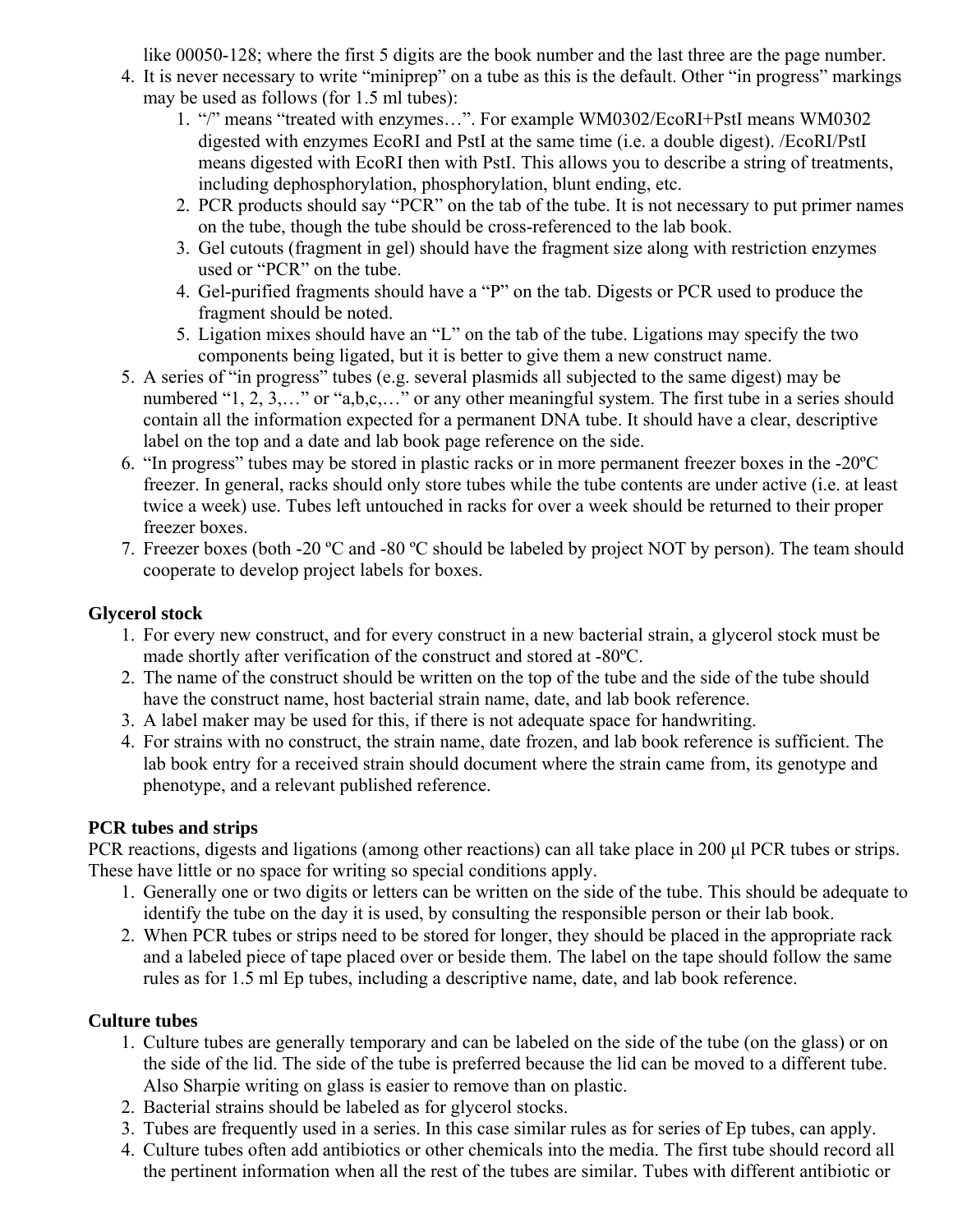chemical treatments should record these on each individual tube.

#### **Plates**

- 1. Plates with bacteria may be used for very short or medium term. In addition to identifying plasmids and bacterial strains on the plate, growth and experimental conditions also need to be identified.
- 2. Generally, labeling should be consistent within the team. Plates are always labeled on the bottom, never on the lid.
- 3. Poured plates should always be stored with the media name and selection chemicals written on them. For example "LB +  $amp50$ ". Note that the concentration of the antibiotic should be written on each plate.
- 4. Any addition selection or detection reagents and growth conditions should be added in the same region of the plate as the media description. For example "LB +  $amp50 + 1PTG$  (4ul) + X-GAL (40ul)

- 37ºC" might be a full description of the media and growth.

- 5. With the media and growth conditions on the left side of an inverted plate (lid upside down), the date should be recorded along the bottom of the plate. The strain name and any relevant genotypic information are recorded at the top and experimental conditions are recorded on the right side of the plate. The strain name should follow the criteria for glycerol stocks names. Experimental conditions include amount of bacteria plated, any special conditions, etc. For example, for a standard ligation 150 ul's are usually plated out of the 1000 ul's in the recovery tube; this can be record as 150/1000.
- 6. For plating ligations, the name of the intended resulting construct should be used but the negative control (no insert) should use the name of the original vector along with restriction digest and other preparatory enzymatic reactions, such as dephosphorylation.

# *2.8) Presentation and Poster*

Planning these is fairly straightforward. Review the efforts of successful past teams and try to emulate them. The standard for both presentations and posters at the iGEM Jamboree is very high. A thorough understanding of the subject material is only the starting point. iGEM teams are frequently more creative and have more fun with their presentations than what would normally be seen at most scientific conferences, so it is important to take this into account.

# *2.9) T-shirts and memorabilia*

Keeping with the theme of having fun at the Jamboree, team T-shirts and other memorabilia should be designed to be uniquely eye-catching and, well, memorable. T-shirts are almost a required part of the Jamboree as it makes finding each other in the hub-bub that much easier. Also team colors allow members to easily find their team in the traditional "picture from above." T-shirts have ranged from fairly standard forms, to soccer jerseys to kimonos. Even other forms of clothing have made their appearance in some competitions, including hard hats. No one has ever done capes.

Other memorabilia include baseball caps, drink coasters, pens, pocket protectors, wrist bands and almost anything inexpensive enough to give away and small enough to transport to the Jamboree. Although not required, the memorabilia make a very nice secondary competition.

# *2.10) Other creative ideas*

Whatever you can come up with.

# *2.11) Raising funds*

The team needs to set funding goals and decide who will be approached for support. A short portfolio, describing the project, iGEM, Synthetic Biology and the team should be compiled by the Funding focus group.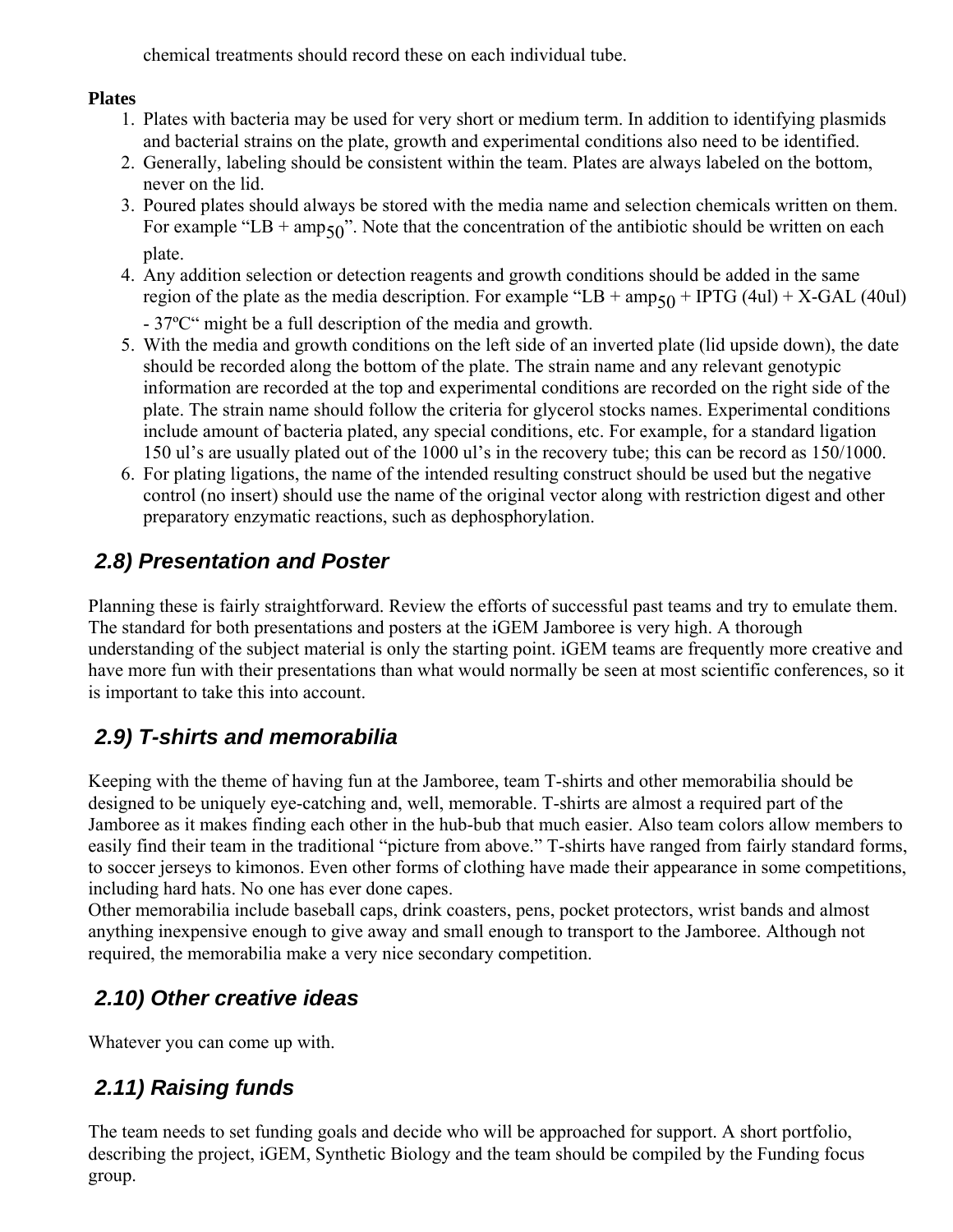# *2.12) Publicity*

At any early stage, the team should appoint a focus group to deal with publicity. Although it may seem premature to seek PR before anything has been accomplished, successful teams raise awareness (responsibly) at any early stage. Without over-inflating expectations, a team should approach its institutional and student newspapers and put their story out their. If teams are seeking more members, advisors or instructors or if they will be conducting public surveys, this is a good vehicle for raising awareness. Stress the general problem being addressed, the basics and purpose of Synthetic Biology and iGEM at this stage. As the team desires, local news agencies (and, especially, science news agencies) may also be contacted.

#### *2.13) Delegating and coordinating work*

Even in the planning stage, the energy level and coordination required to put together a successful iGEM team far surpasses almost any other undergraduate experience. Obviously one person cannot do it all, so work needs to be taken up by team members, either as individuals or small groups. This section has briefly described some of the activities that will need to be considered and planned. While overall planning should be done by the team as a whole, specific areas, such as modeling, lab work, fundraising, presentations, posters, etc. are best done by smaller working sub-groups.

# *2.14) Team meetings*

Team meetings should be held on a regular basis; we recommend weekly meetings. During the Planning phase, the team meetings will help everyone to share in the basic project ideas and to flesh out some details, as well as outline the other work required for the team. Team meetings will likely require 1 to 2 hours, especially if instructional time is required. Team members who are enrolled in specific classes (e.g. Synthetic Biology or Computational modeling) may be excused from specific instructional modules but, otherwise, everyone should attend. Instructors and advisors should attend the business portion of the meeting and may opt to attend the instructional sessions as well.

Instructional sessions may be held either first or last in a meeting. We would recommend carrying out instruction first then moving on to a brisker-paced business meeting afterwards. We realize that the weekly meeting load, including the Focus group meetings (below) may take 3-4 hours per week in this stage and this is a fairly heavy workload on students at this stage. Our advice is that this will not only greatly enrich the iGEM experience for all team members but will reduce the meeting time required over the summer. Obviously, if everyone on the iGEM team can enroll in a course (e.g. directed research option) then more time can be spent that is directly relevant to student members. The actual number of hours and, perhaps, a plan for the meetings at this stage, can be part of the Team Agreement.

Meetings can be held at any mutually agreed-upon time and place. To a certain extent, one of the criteria for participating on an iGEM team should be the availability to attend weekly meetings. Because most iGEM teams contain 6 – 12 members, it can be difficult to arrange a convenient meeting time. We recommend a weeknight during regular semesters and the summer, with special weekend meetings during the Fall to prepare for the Jamboree. A commitment to attend meetings is crucial to team spirit and to its eventual success. Nothing is more discouraging than team members who can't bother to show up for a weekly meeting.

A wide variety of instructional sessions could be held during this period, making a mini-course in Synthetic Biology and iGEM. Instruction would preferably be for the entire team, with expanded discussion to focus groups. Some selected topics are suggested below:

- Introduction to Synthetic Biology
- Introduction to iGEM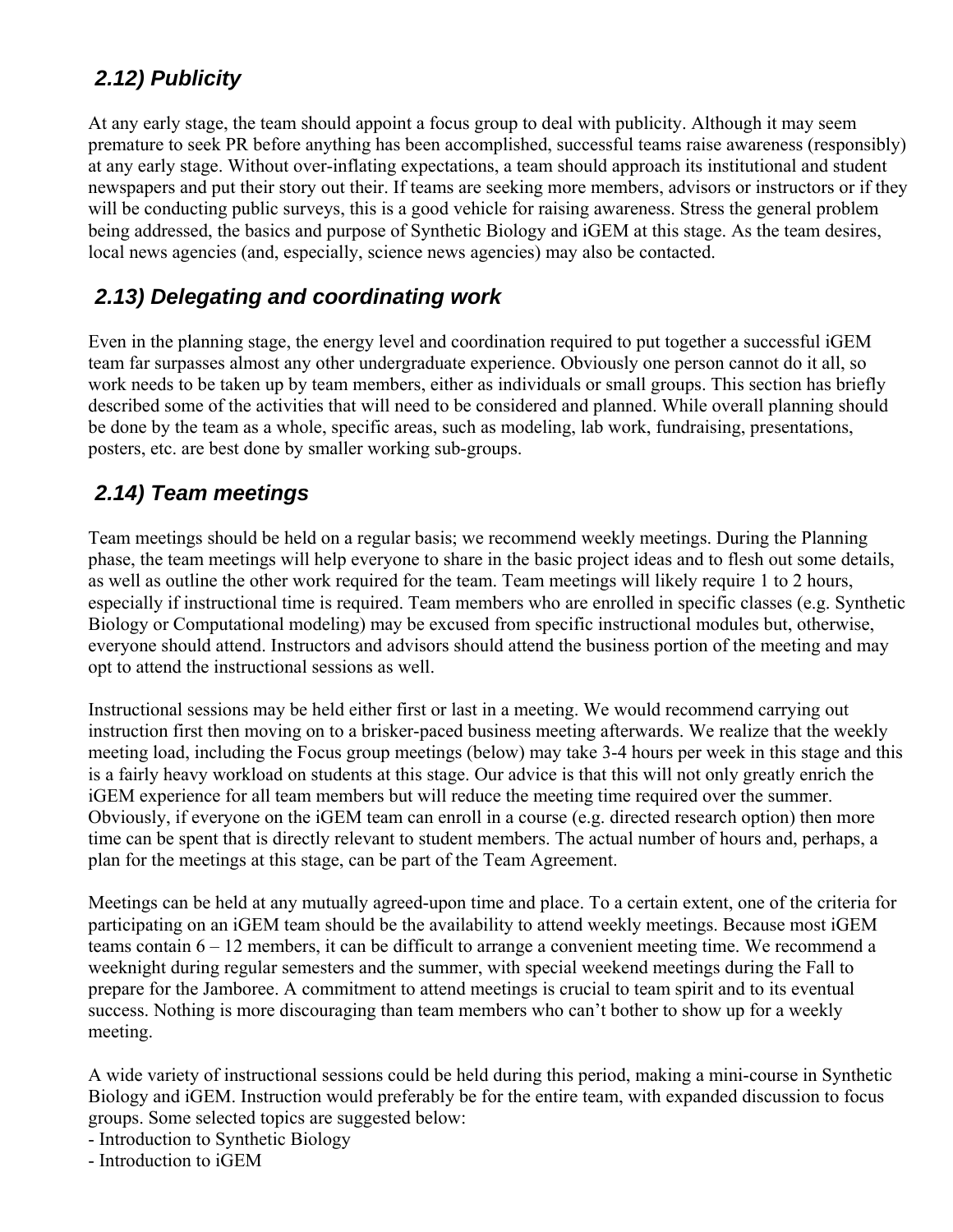- Review of past iGEM competitions
- Literature searches and reading primary literature. Pubmed, Google Scholar, patent literature
- Maintaining a lit db
- EEELS issues and studies
- Genetic circuits
- Protein engineering
- Metabolic engineering
- Molecular biology basics (digests, gels, ligation, transformation, sequencing)
- Mathematical modeling
- Bioinformatics and support tools (Entrez, BLAST, Vector NTI, Primer design)
- BioBricks and the BioBrick Foundation
- Biochemical assays and analysis
- Instrumentation (FACS, microarrays, microscopy, etc.)
- Biological readouts
- Advanced molecular biology (PCR, Northerns, Westerns, microarrays, etc.)
- Fundraising
- HTML and wikis
- Powerpoint and Photoshop
- Basics of presentations and posters
- Keeping a lab notebook
- Documentation of parts
- Navigating the Registry of Biological Parts
- Team work and leadership strategies. How to run a meeting.
- Lab safety

# *2.15) Focus group meetings*

Focus groups are subsets of the entire with specific interests and/or skills that can meet separately to address specific sub-tasks. Smaller groups make for tighter working relations and more effective exchange of ideas. We recommend making focus groups to handle planning, execution and management of most portions of the iGEM project. Focus groups can either meet following the general weekly meetings or at some other time convenient for the group.

# *2.16) Team socials*

Even at the early planning stage, iGEM teams are already working hard to be successful. It is important that the team reward itself with some time for socialization. Pizza in the first half of the the weekly meetings before getting down to work is recommended as a minimum. After the weekly meeting, the team may want to get together for beer, coffee, tea, etc. Obviously, having the team members get along socially is almost as important as getting along intellectually, if they are to work as an effective, dynamic team.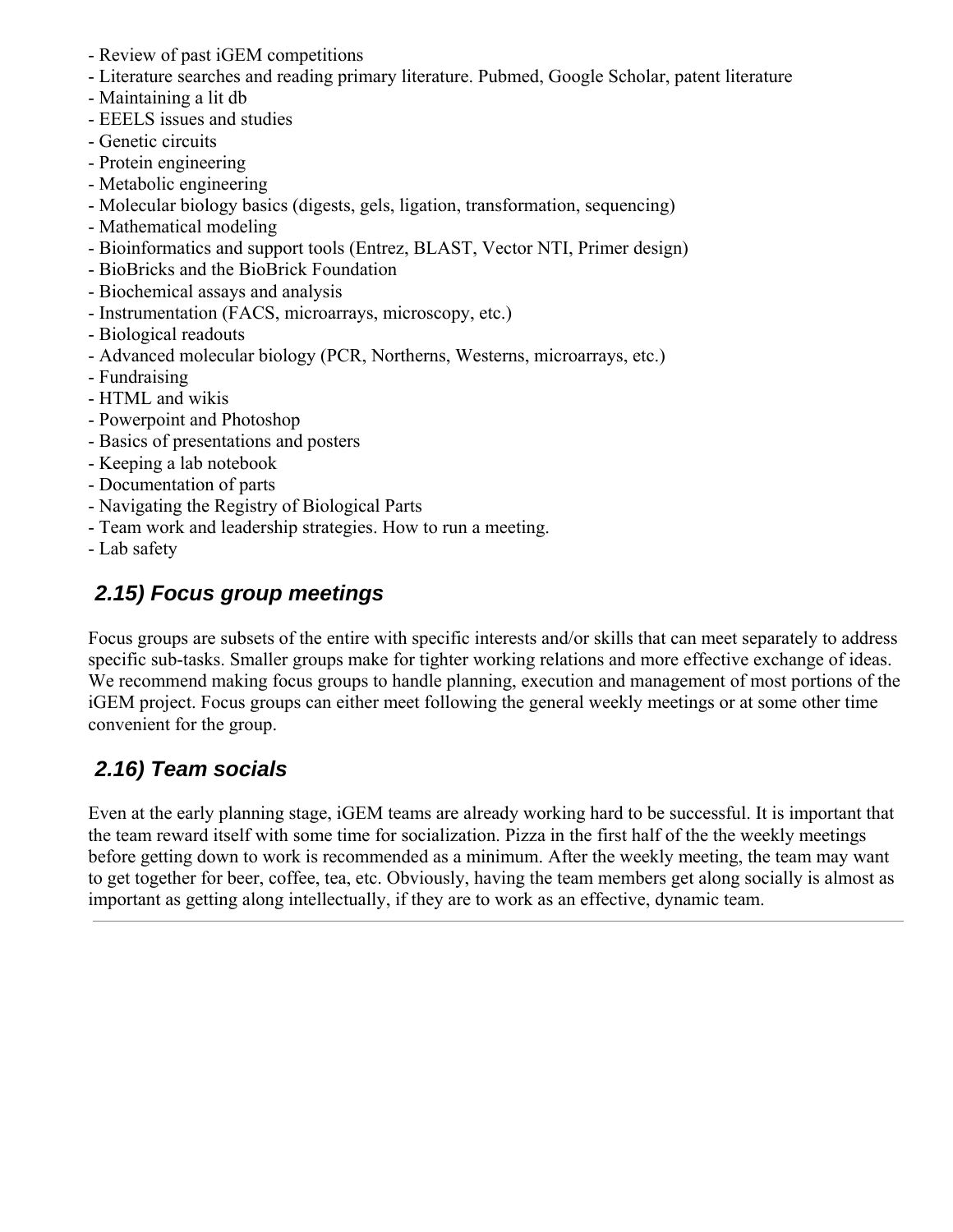# **3) Extreme execution**

Planning is nice, but at sometime, something real has to be produced. The most effective teams realize that communication at this stage is paramount. Appointing a full-time team manager to maintain a schedule of the many tasks to be done will go a long way towards maintaining everyone's sanity. Taking a pause once a month to ask everyone how the structure of the team and the division of tasks is working may help identify and deal with problem areas. It is also a good idea to check in with how well team members' expectations of each other, of the project and of the instructors are being met. This self-reflective exercise can highlight potential problems at an early stage. If the question is met with silence (rather than with overwhelming cheers of how great everything is) then the team is in real trouble and needs a serious review of its goals. Silence usually indicates that things are not going particularly well and that the team members don't trust each other enough to admit it.

### *3.1) In the lab*

A major goal of the iGEM project is to produce functional, well-characterized BioBrick parts. This will require wet lab work. Because iGEM members come from a variety of backgrounds and levels, experience with molecular biology and other required techniques will vary considerably. It is important to pair moreexperienced members (or advisors) with less-experienced members so that transfer of skills and knowledge can take place. We find that it is usually best to hold a Basic Molecular Biology course for all team members that will be conducting wet work. Because of the time required to conduct many basic molecular biology experiments (e.g. digests, gels, PCR, sequencing), it may be most convenient to run a basic weekend course on molecular biology lab basics, realizing that this will not be adequate for people to work successfully in the lab. They will still need assistance for their first few experiments.

Molecular Biology is still a labor and time-intensive activity, though many procedures have seen order of magnitude improvements in efficiency over the past decade. Full-time students will be capable of producing more results than part-time volunteers, so they give obvious advantage to any team. However, considerable work can be accomplished by a committed volunteer team with good ideas and good support. The best of both worlds has a core of full-time summer students supporting a larger group of volunteers. This may require full-timers to work some evenings and weekends during the summer months. Such a commitment should be spelled out in the Team Agreement, remembering that being a full-timer does not remove the obligation to carry out volunteer activities as well.

# *3.2) Maintaining focus and energy*

Eventually all lab work falls into a rut, either because it becomes easy but has to be repeated multiple times on different samples, because nothing is working and the researcher is frustrated, or because science has large mundane stretches in order to verify reliability. iGEM projects are usually so short and intense that there is little danger of this happening until well into the summer. One important thing to remember is that scientists and engineers are just people. We get discouraged by failure; we fall into patterned modes of thinking; we enjoy staying within our comfort zone. Lab work can often be reinvigorated by shuffling tasks among team members and by cross-training. Although this may reduce overall efficiency, it will make for happier team members.

# *3.3) Surpassing failure*

Psychological security is important during execution as well as in the planning stages. Science is hard and many things will not work out the first time or two (or three, etc.). Plans and schedules are not (primarily) for the purpose of making it easier to blame the responsible person when things go wrong. The early recognition of mistakes and failures should be encouraged and congratulated as this will enable the team to get back on track most quickly. Admitting error is much less costly than trying to hide it.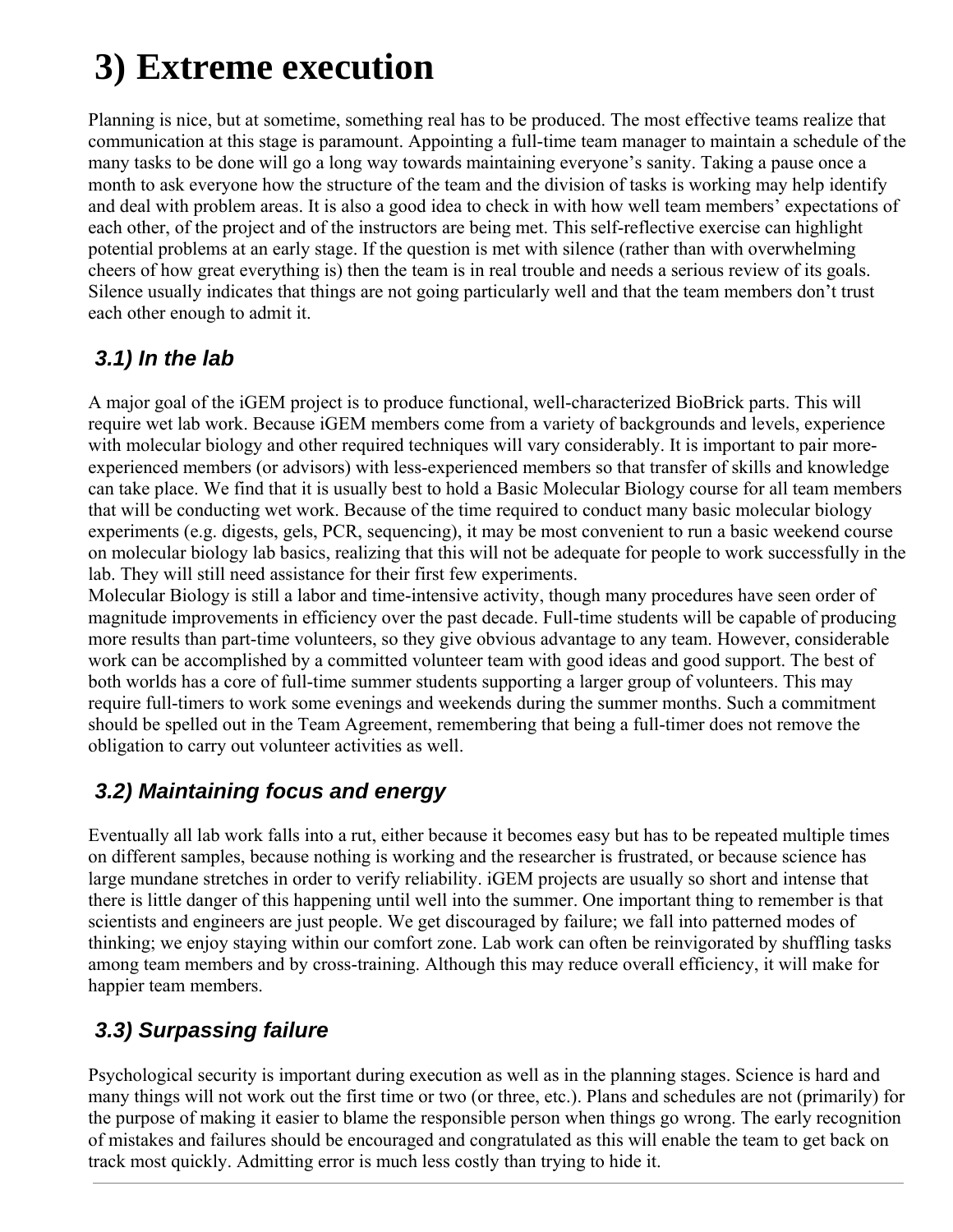# **4) Nearing completion**

After the summer, when students return to classes, the project will experience a lull of two or three weeks. It is important to continue to hold weekly meetings to help get past this point and to settle the team in for the finishing kick. This lull may be even a bit longer if full-time students decide to take some summer vacation before heading back to classes. Instructors need to remember that a student's first priority is to their educational program and to whatever career path they have set out on, so some time for re-invigoration is very important.

# *4.1) Course or volunteer*

It is easy to think the project is done, but is only getting started. Usually there will be lab work to complete, documentation to finish, and the Jamboree to prepare for. The most effective way to maintain student interest in the project is to make it worth their while. This will usually mean some course credit for their iGEM work, either through a specific iGEM course or through a Directed Studies or Project course. Encourage your students to register in such a course and encourage their home departments to recognize this effort.

#### *4.2) Document to win*

Apart from the poster and presentation iGEM projects must be fully documented on the wiki and BioBricks parts submitted. Wiki pages from past competitions are available on the web and reflect an amazing amount of talent and creativity. Because formatting and imaging as well as more interactive features are limited with the standard wiki formatting, teams may want to enhance their wikis with advanced HTML scripts.

Winning wikis contain well-formatted pages with many interesting images. The main page should briefly describe the project, the institution, the home city, sponsors, etc. Other pages can include more detailed descriptions and photos of the team and its members. It is good to include actual photos of the team at work and at play here; the Team Manager may also want to take on the role of documenting (and blogging about?) team activities. The Project details page documents the ideas, relevant references and explains basic concepts of the project. A modeling page can include formulae and modeling results along with source code for simulation. A parts page could include an overview of BioBrick parts for the project, including their design, construction and characterization. Full parts descriptions should be documented in BioBricks though judges may only look at the "favorite" parts. Colorful, well-designed images which clearly convey the important information are the goal for these pages.

Daily wet lab progress is to be documented in the Notebook pages. This may contain detailed information and act as an electronic lab notebook or it may be diary-like summaries of lab work. While we prefer a more detailed approach, it is not clear that this is important to the judges. The standard wiki comes with a calendarlike notebook, which is minimally useful. Many groups replace it with summary pages but many enhance it to provided better browsing capabilities (e.g. day-by-day flipping, project or researcher cross-references, etc.) Some groups include scans or gels and other such machine-generated raw data, while others do not.

Above all the wiki must be clear, attractively-formatted, easy to navigate and complete.

# *4.3) Organizing the presentations*

Presentation teams are generally fairly small, generally 3 to 5 team members when all members speak English. Presenting your research is an important part of the scientific and engineering enterprise, so being on the presentation team is a valuable enhancement to the team member's experience. However, it will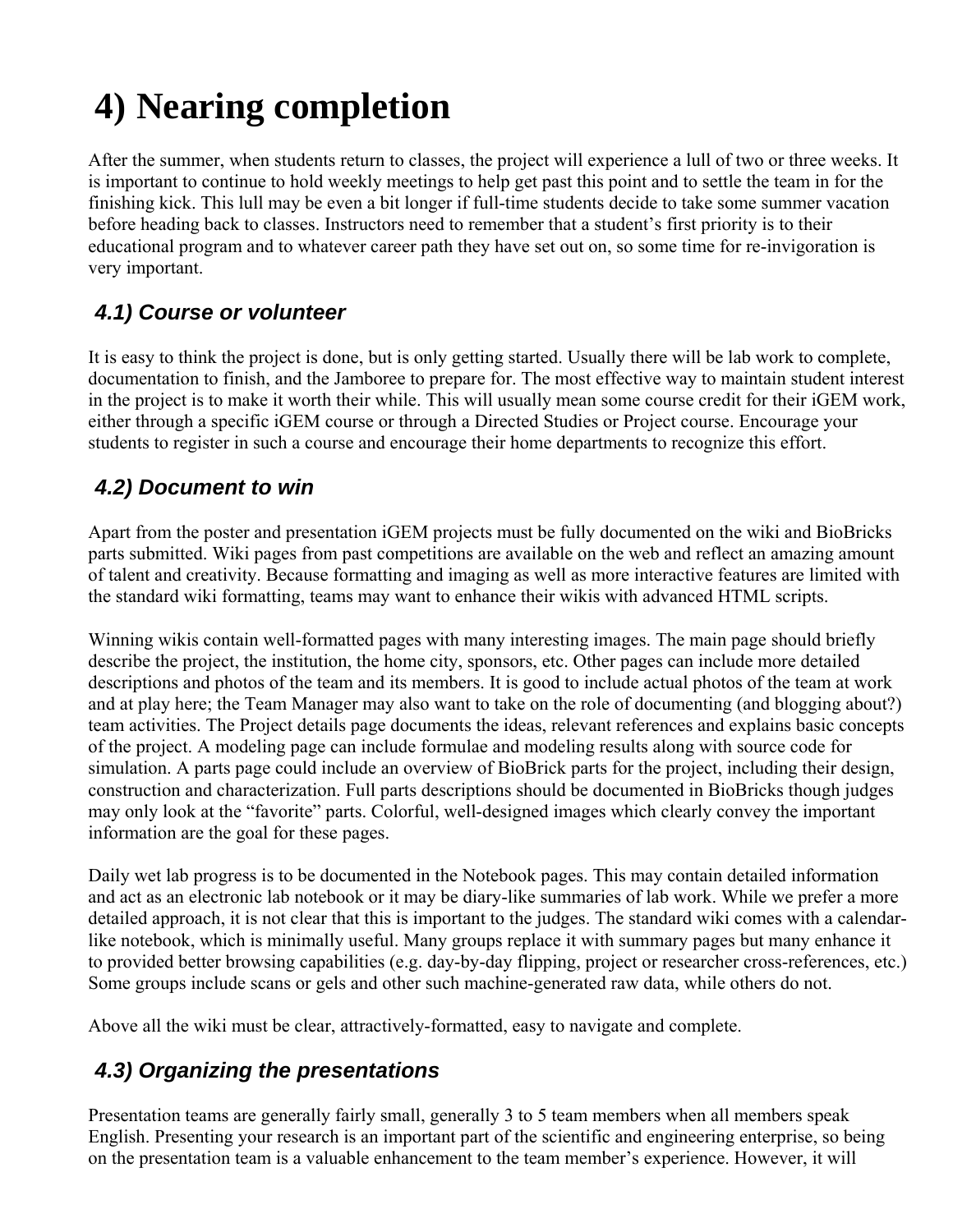require considerable extra work. Not only are presenters required to really know the project (or at least their part) thoroughly, they must be able to communicate it clearly and speak with authority. This is one of the most visible aspects of the entire competition and it is easy to be judged harshly. A typical presenter will require 12 hours of team practice and at least as much individual practice in order to nail their portion. The reason for this is that presentations are only 20 minutes, so there is no time to hesitate or stumble. Speaking quickly but clearly and correctly with confidence and authority requires a lot of rehearsal; longer talks are actually easier, in general.

The presentation should include the following:

- present the team, institution (maybe city and country)
- outline the reason the project is important,
- discuss the basic background science,
- describe the approach to solving the problem,
- present the model and its predictions,
- describe BioBrick parts made, sequenced, submitted and characterized,
- describe assays and results
- draw conclusions of what worked and what didn't
- talk about future plans
- thanks advisors and instructors
- thank financial supporters
- all in about  $20 30$  slides (at one minute or less per slide)

# *4.4) Poster*

Posters are also an important part of the competition and previous posters should be examined for ideas on producing successful posters.

# *4.5) Team meetings and Focus-group meetings*

As students return to classes, it can be very difficult to maintain regular meeting schedules. Most teams begin planning and preparing their Presentations and Posters during this time period. This is unfortunate as many students do not have enough free time to easily contribute to the project during the Fall. As mentioned previously, having students register in a class to allow them to get credit for their iGEM work will ensure they have some available to continue working on completing the project.

# **5) The iGEM Jamboree (and after)**

# *5.1) Publicity*

Before leaving for the Jamboree, inform your various news agencies that your team has been working hard and is ready to compete. Not only will this raise local interest and team spirits, judges are impressed by team efforts to promote Synthetic Biology and iGEM.

# *5.2) Organizing – working the program*

As with any conference, download and read the program and any abstracts before you get to the Jamboree. As a team, you should plan to look in on other teams' presentations and posters to use the Jamboree as a learning experience. Preparation for attending the Jamboree begins a few weeks prior when wikis are frozen. At this point the team should gather for a few hours to review what other teams have accomplished and to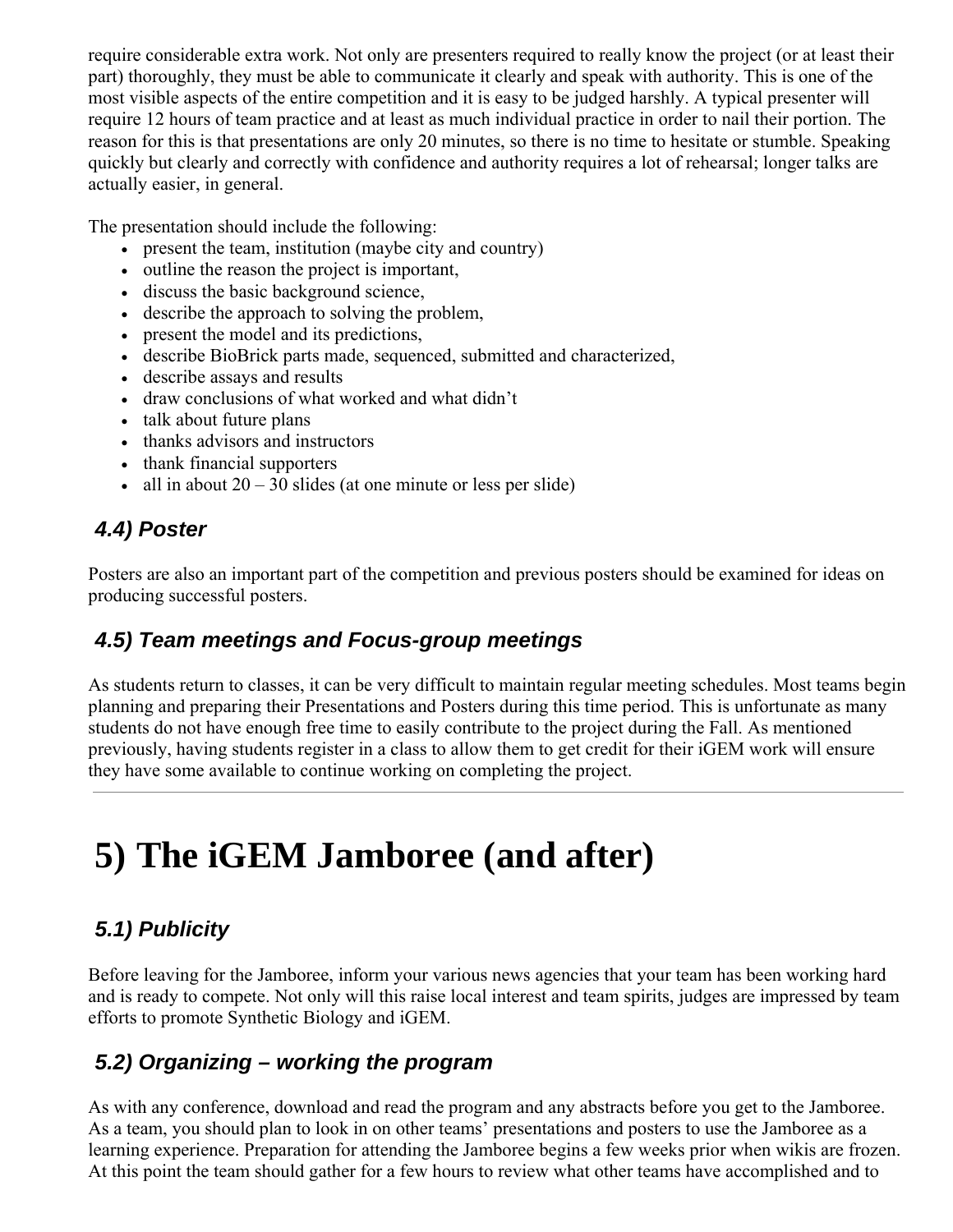determine whether any last minute changes to the Presentation or Poster need to be incorporated.

# *5.3) Practice talk*

Upon arriving at the Jamboree, practice times are setup for the Friday night preceding the next day's competition. This will give team members a chance to practice in a room like the one they will actually use and, most importantly, someplace outside their comfort zone. Try to keep the tone of the presentation relaxed but serious. Minimize anxiety by being polite to other teams, who may be running a little late. Be kind and considerate. Feel free to sit in on other teams' practice talks but be appreciative and respectful that they are likely as anxious as you are. Your team should try to convey that they are ambassadors of good will and interested in others' success as much as their own. Be supportive.

# *5.4) Attending other talks*

Team members should try to take in a fairly wide variety of other talks, both within and outside their stream, to enhance the iGEM learning experience. Certainly attend as many of the "big school" talks as possible, but try to take in a few of the lesser-known schools' efforts as well. Try to think of questions to ask the presenters. Culture your curiosity about other teams' work and frame your questions from curiosity rather than from a challenging perspective. Don't try to make others look bad.

### *5.5) Viewing other posters*

Everybody likes to have others express interest in what they are doing. So the team should make an organized effort to visit a large number of posters and talk to team members there about their project and their iGEM experience. In addition to enjoying the Jamboree more, this will enhance the learning experience.

#### *5.6) Team presentation*

Arrive at the presentation room on time and be prepared to setup for your presentation quickly. Each team needs to bring its own computer and remote presentation device or laser pointer but the Jamboree provides the projector and sound, along with technical support. The key technical consideration in public presentations is to minimize surprises. Run the presentation of known hardware with known software, whenever possible. Bring more than one copy of the presentation (and possibly more than one presentation computer) to the talk. Be prepared for any equipment failure.

# *5.7) Finals*

If you are fortunate enough to make it into the finals presentations, the only thing to remember is DON'T PANIC! You will be presenting your talk in front of a very large group of 600 to 1,000 people and you will be being judged by everyone present, so some nervousness is to be expected. Stick to your training and remember that you rehearsed for this, so just give your presentation as always and you'll be fine. Beyond that, the selection of the final winners is a mystery, so don't worry about it.

# *5.8) Debriefing initial impressions*

Immediately after the Jamboree begin to collect immediate impressions from your team about how it went. Either on the plane ride home, in the airport or over breakfast the next day try to collect some initial ideas of what worked and what didn't and what can be improved next time. Collecting these ideas while they are fresh is crucial to annual improvement. Don't just talk and listen though, write them down and include them in your final report.